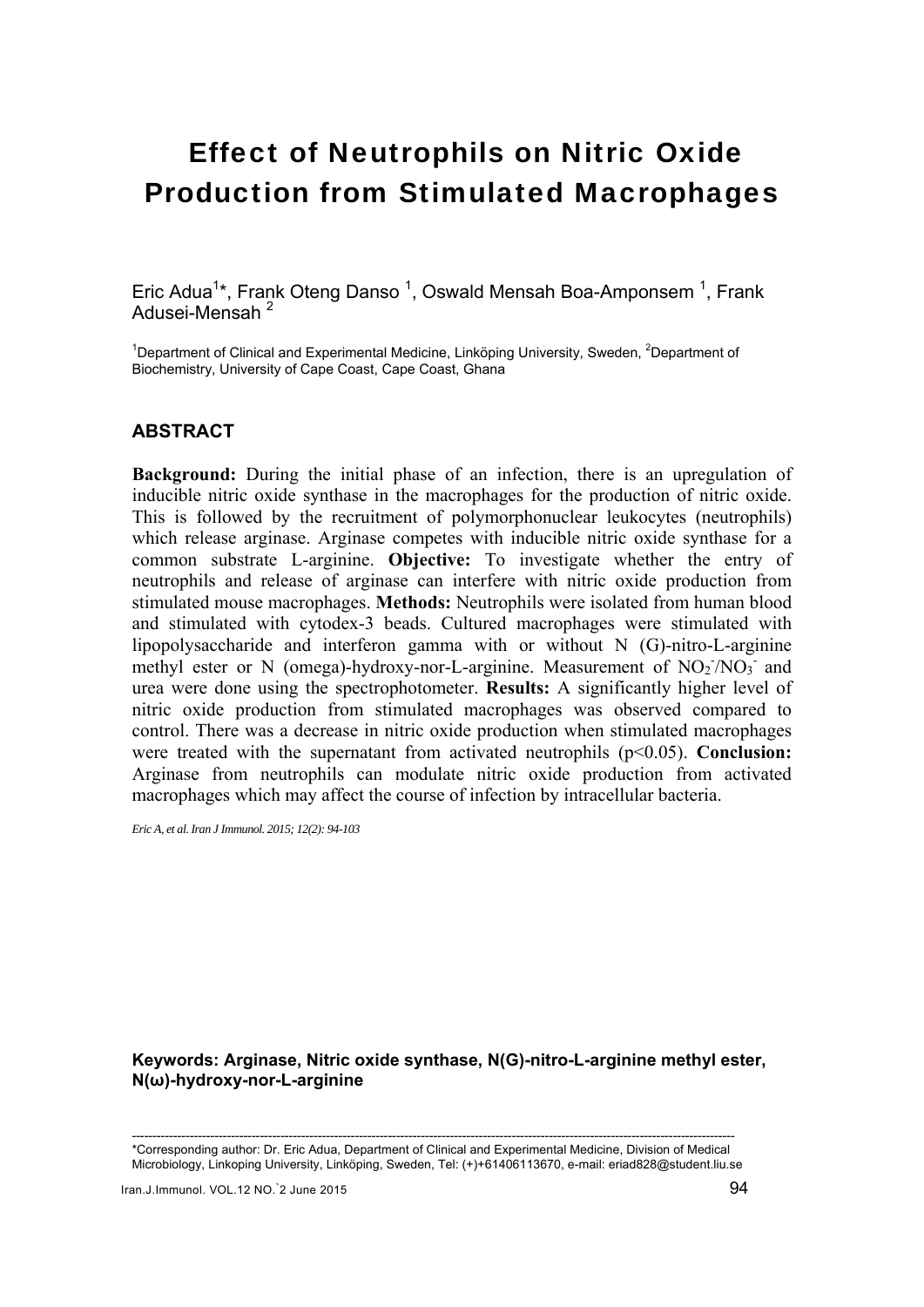# **INTRODUCTION**

Tuberculosis (TB) is a widespread infectious disease and it is caused by the bacteria called *Mycobacterium tuberculosis* (*Mtb*). Pulmonary TB is normally associated with signs such as persistent cough, chest pain, weight loss and blood in sputum (1). It is estimated that 8.8 million people were infected with the bacteria in 2010 with a high incidence in the middle income countries (1). Inhaled droplet with *Mtb* enters the alveolar where they are engulfed and destroyed by alveoli macrophages (2,3) but some studies shows that human macrophages also can serve as a place for *Mtb* survival (4,5). The presence of *Mtb* within the macrophages triggers the recruitment of cells such as polymorphonuclear leukocytes (PMN), B and T lymphocytes and fibroblasts leading to the formation of granuloma (2,6,7). Macrophages are derived from monocytes and may differentiate into two isotypes: M1 and M2 (8,9). The classically activated (M1) macrophages are induced when macrophages are stimulated with lipopolysaccharide (LPS), interferon gamma (IFN-γ) and tumor necrosis factor alpha (TNF- $\alpha$ ) (10). Macrophages are differentiated into M2 type when they are stimulated with cytokines such as IL-4, IL-13, IL-10 and transforming growth factor beta (TGF-β). While M1 macrophages are involved in cytotoxic and inflammatory responses, M2 macrophages are involved in immune suppression and tissue repair during wound healing (10). Nitric oxide (NO), with antimicrobial properties, can be generated from stimulated M1 macrophages although some studies suggest that the ability of human alveolar macrophages to decrease bacterial growth is NO independent (11-13). Nitric oxide synthase (NOS) utilizes arginine as a substrate for the formation of NO and citrulline. Further reaction of NO with oxygen forms the two stable products nitrite  $(NO<sub>2</sub>)$  and nitrate (NO<sub>3</sub>). There are different isoforms of NOS which catalyze similar reactions but with different subcellular location, activation and inhibitor sensitivity (14). NOS can be expressed in neuronal cells (nNOS) and endothelial cells (eNOS) (15). While eNOS is involved in vasodilation, nNOS is required for neurotransmission. However, iNOS is produced from cells such as macrophages, neutrophils and epithelial cells upon during infections (11,14,16).

Within the PMNs are arginase which is found in the tertiary granules while myeloperoxidase and lactoferrin are in the secondary and the tertiary granules, respectively (8). Arginase catalyzes the conversion of arginine to urea and ornithine. Arginase exists in two forms depending on the subcellular location. Arginase 1 is expressed in the cytosol of the liver, the red blood cells and PMNs, while arginase 2 is found in the mitochondria of the kidney (14,17,18). L-Arginine is a semi-essential amino acid and it can be supplied in the diet under certain physiological conditions such as pregnancy and trauma (14). Arginine is necessary for vasodilation, neurotransmission and wound healing (16,19). Arginine supplementation leads to increased iNOS mediated NO production thereby enhancing the bactericidal properties of human macrophages (20,21).

This study seeks to find out whether the entry of PMN with its release of arginase can interfere with NO production from stimulated mouse macrophages (Figure 1). iNOS and arginase activity will be detected by colorimetric measurement of  $NO<sub>2</sub>/NO<sub>3</sub>$  and urea, respectively.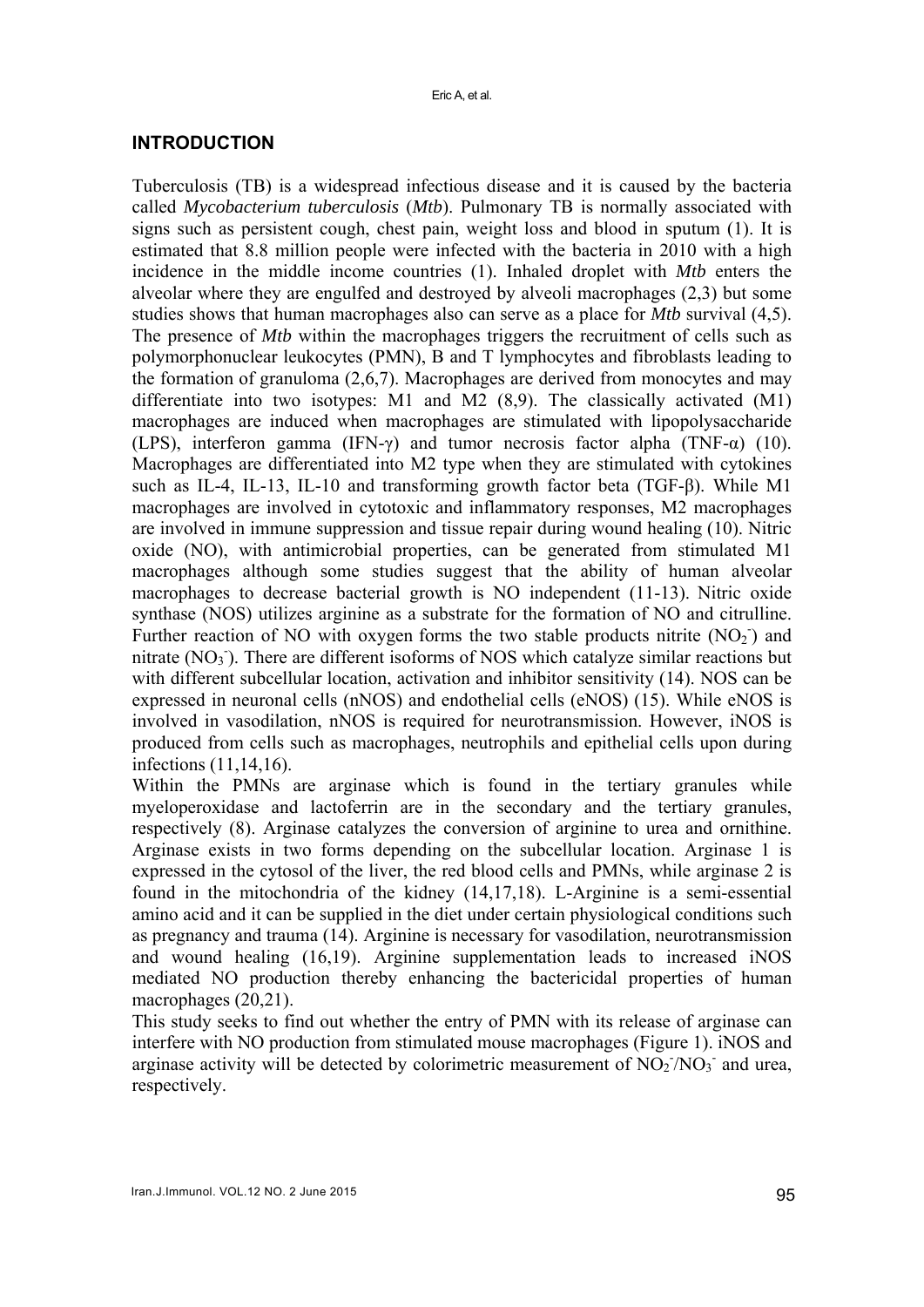

**Figure 1.** Illustration of the utilization of arginine by competing enzymes (nitric oxide synthase and arginase)

#### **MATERIALS AND METHODS**

**PMN Isolation.** A gradient of polymorphprep (Axis-Shield PoC, Oslo, Norway) and lymphoprep (Axis Shield PoC) was made and 25 ml of whole human blood was carefully added. After spinning in a centrifuge (Sigma-Aldrich Co, St. Louis, MO) at 480 g for 40 mins at room temperature, PMNs were isolated and placed in sorvall tubes. Phosphate buffered saline (PBS) was added to each tube, placed in the centrifuge and spun for 10 mins at 480 g at room temperature. The process of cell lysis began by adding 9 ml of cold distilled water to the sample and after 35 seconds, 3 ml of 3.4% NaCl was added. The sample was vortexed and 15 ml of cold Kreb Ringers Glucose (KRG) without  $Ca^{2+}$  added and spun at 220 g for 10 mins at 4°C. The cells were suspended in 1 ml KRG without  $Ca^{2+}$ , and counted using the haemocytometer chamber (Biosigma, Italy) under a microscope (Carl Zeiss, Gottingen, Germany) at 100 × magnification. Ethical clearance was not required for this study

**Degranulation of PMN.** A sum of  $1 \times 10^7$  PMN cells/ml was stimulated with collagencoated dextran beads (Cytodex-3, GE Health Care, New Jersey) diluted in 1:1 PBS and KRG. The mixture was warmed in a waterbath (Grant Cambridgeshire, UK) for 30 min at 37 $^{\circ}$ C and the supernatants collected and stored at -82 $^{\circ}$ C until further analyses. MnCl<sub>2</sub> was added to the thawed PMN supernatants (PMNsup) and heated at 55°C for 30 mins. This was followed by the addition of L-Arginine and the samples incubated at  $37^{\circ}$ C for 3 hrs. The arginine hydrolysis was later stopped by the addition of acid mix. To measure the amount of arginine converted to urea, 9% Isonitrosopropiophenone (Sigma Aldrich Co.) in ethanol was added to each tube and incubated for 1 hr at 100°C. Arginase activity was assessed by measuring the amount of urea produced with the spectrophotometer (Molecular Devices Inc., Sunnyvale, CA) at 540 nm.

**Cell Culturing and Stimulation of Macrophages.** Mouse macrophage (RAW 264.7) cultured in Dulbecco's Modified Eagles Medium (DMEM) from GIBCO (Kebo Biomed, Sweden) was complemented with 100 U/ml streptomycin, 100 U/ml Penicillin,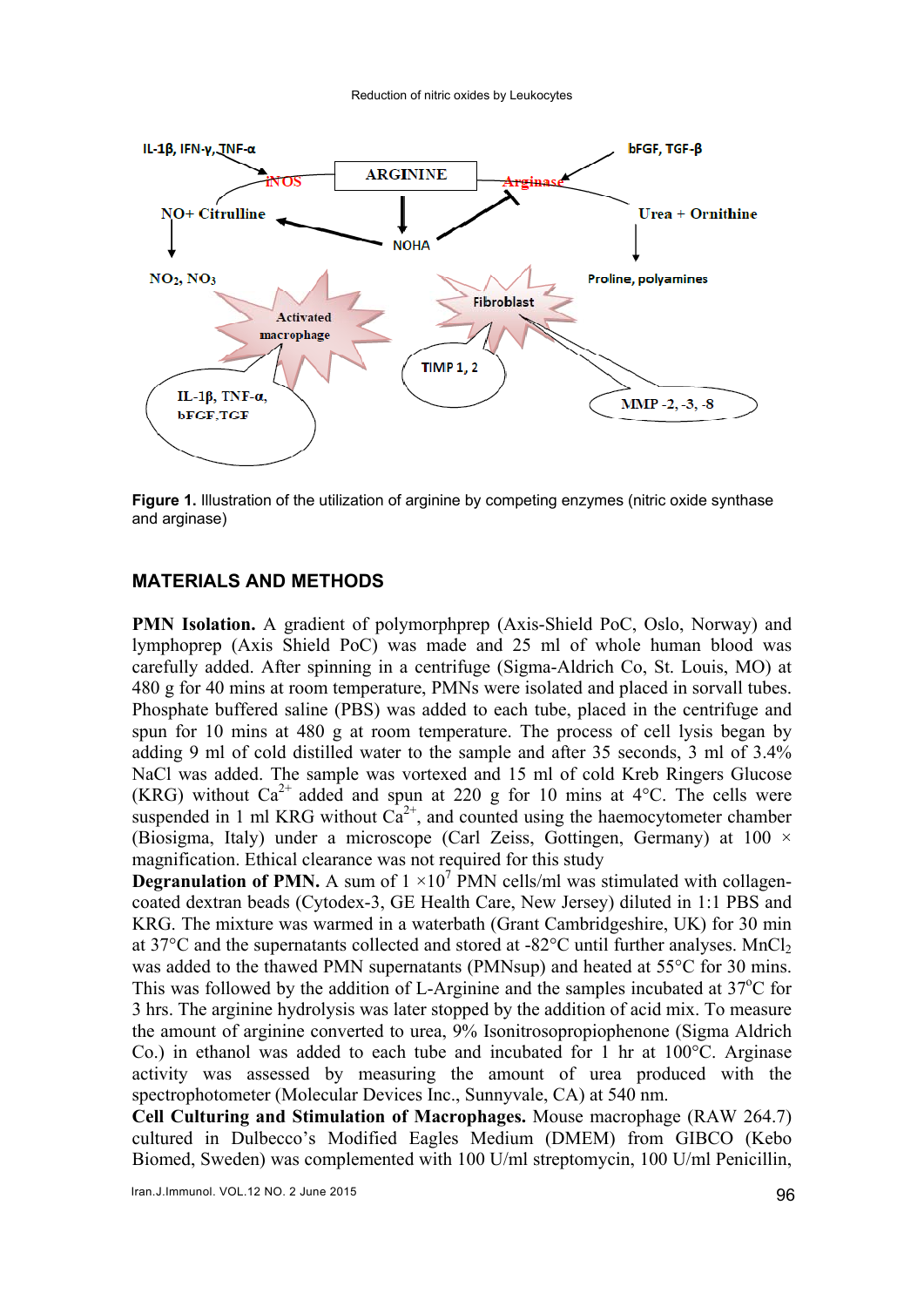and 10% heat inactivated (55°C, 30 mins) Fetal Bovine Serum (FBS) from Sigma Aldrich Co. The cells were grown and harvested after  $5\%$  CO<sub>2</sub> incubation (Kebo Biomed, Sweden) for 7 days at 37°C. The macrophages were stimulated with IFN-γ (2500 U/ml) and LPS (100 ng/ml) or both and control samples made simultaneously (24). After 24 hr incubation at 37°C, stimulated macrophages were subjected to different treatments such as L-arginine (L-ARG, 1 mM), N(G)-nitro-L-arginine methyl ester (L-NAME, 10 mM), N(omega)-hydroxy-nor-L-arginine (nor-NOHA, 10 mM) (diluted in KRG+  $Ca^{2+}$ ). The effects of PMN on macrophages were assessed with the addition of  $2\times10^7$  PMN cells/ml supernatant. The cells were allowed to incubate for another 24 hrs at  $37^{\circ}$ C. NO<sub>2</sub><sup>-</sup>/NO<sub>3</sub><sup>-</sup> were measured from stimulated macrophages by the methods describe by Verdon *et al*. (25), method where there is a reduction of nitrate to nitrite catalyzed by nitrate reductase and measured using the Greiss reaction. Nicotinamide Adenine Dinucleotide Phosphate (NADPH, 10 μM, Roche, Bromma, Sweden) was added to the sample followed by the addition of a mastermix comprising glucose-6-phosphate (50 mM) (Sigma-Aldrich Co.) + Glucose-6-Phosphate Dehydrogenase (40 U/ml, Sigma-Aldrich Co.) + Nitrate reductase (10 U/ml, Roche Diagnostics Deutchland, GmbH, Mannheim, Germany) and PBS (pH 7.6) and incubated in room temperature for 1 hr. Sulphanilic acid (1%) diluted in phosphoric acid (5% with 1hr stirring) and N-(1-naphtyl) ethylenediamine-HCl (0.1% in distilled water, all from Sigma-Aldrich Co., was added to the samples. All measurements were made against  $NO_2/NO_3$  standards and  $NO_2/NO_3$  concentration were calorimetrically determined. **Statistical Analysis.** The comparisons between the different treatments were done using the student's *t-test* and p< 0.05 was considered significant.

# **RESULTS**

**Degranulation of PMN.** PMN  $(2 \times 10^7 \text{ cells/ml})$  treated with Cytodex-3 beads  $(1:1 \text{ PBS})$ produce low urea concentration.



**Figure 2.** Urea production from the supernatant of PMN treated with Cytodex-3 beads, supplemented with 10mM L- arginine and incubated for 3hrs. Data is presented as the mean  $\pm$ SD of median from triplicate measurements, n=6 (\*p<0.05).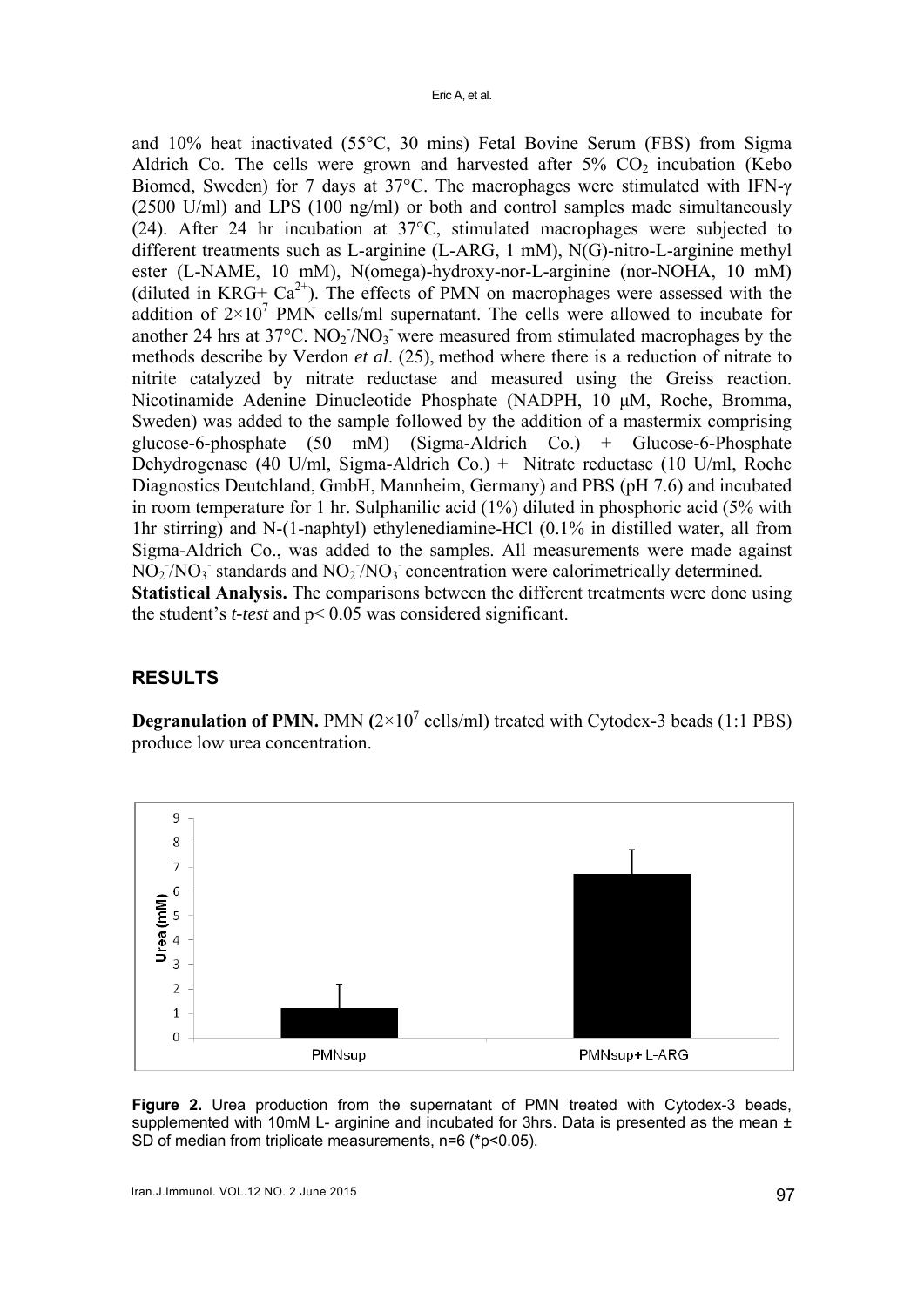The concentration of urea in the supernatant of PMN was less than 1 mM and after the addition of L-arginine (10 mM) followed by 3 hr incubation, urea production increased to 6 mM demonstrating high arginase activity (Figure 2).



Figure 3. NO<sub>2</sub><sup>/</sup>NO<sub>3</sub> concentration from RAW 246.7 macrophages stimulated with LPS (100 ng/ml), IFN-γ (2500 U/ml) or in combination after 24 hr incubation. The figure illustrates the mean from the median of triplicate measurements and data presented as mean  $\pm$  SD, n=6 (\*p  $< 0.05$ ).

 $NO<sub>2</sub>/NO<sub>3</sub>$  **Production of Macrophages.** A higher  $NO<sub>2</sub>/NO<sub>3</sub>$  concentration was observed from LPS stimulated Mφs (86 μM) and IFN-γ stimulated Mφs (56 μM) compared to unstimulated Mos (21  $\mu$ M). However the concentration of NO<sub>2</sub>/NO<sub>3</sub> from IFN-γ and LPS stimulated Mφs was 140 μM (Figure 3).



Figure 4.  $NO<sub>2</sub>/NO<sub>3</sub>$  concentration from a mixture of stimulated macrophages and the supernatant from  $2 \times 10^7$  PMN after Cytodex-3 stimulation with or without L-arginine after 24hr incubation. The figure illustrates the mean from the median of triplicate measurements and data is presented as mean  $\pm$  SD, n=6 (\*p <0.05).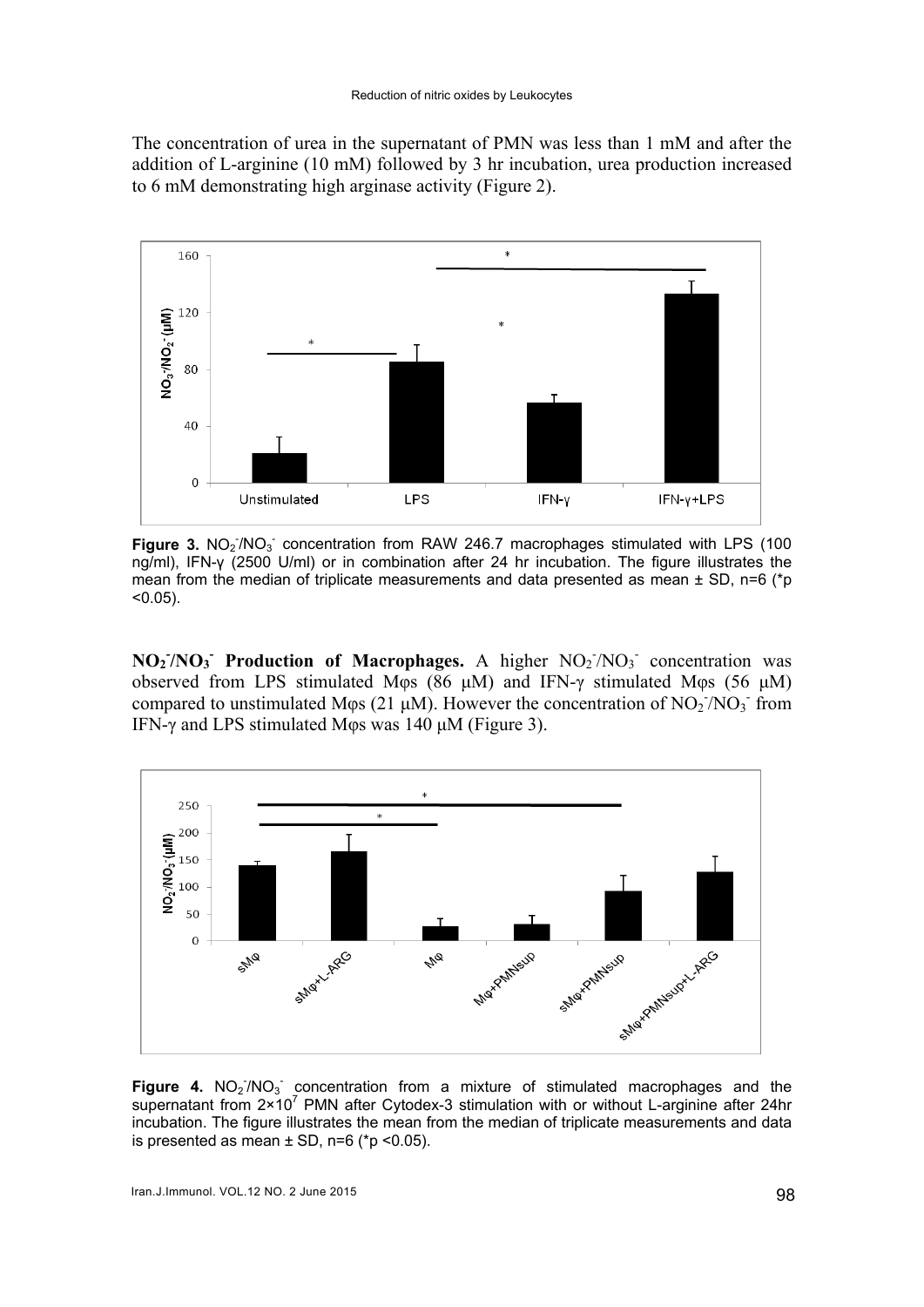This was slightly increased when arginine was added (166  $\mu$ M). No difference in NO<sub>2</sub> /NO3 - production was observed from medium treated with PMNsup and L-arginine (data not shown). There was a reduction in  $NO<sub>2</sub>/NO<sub>3</sub>$  when PMNsup was added to both stimulated and unstimulated Mφs (92 μM and 32 μΜ, respectively). No further decrease in NO<sub>2</sub>/NO<sub>3</sub> was however observed when unstimulated Mo<sub>ps</sub> were treated with PMNsup (Figure 4).



Figure 5. NO<sub>2</sub><sup>7</sup>NO<sub>3</sub> concentration from a mixture of stimulated macrophages in the presence of nor-NOHA and L-NAME with or without L-arginine. The figure illustrates the mean from the median of triplicate measurements and data is presented as mean  $\pm$  SD, n=6 (\*p<0.05).



**Figure 6.** Urea concentration from a mixture of macrophages and supernatant from Cytodex-3 stimulated PMN with or without L-arginine after 24 hr incubation. The figure illustrates the mean from the median of triplicate measurements with data presented as mean  $\pm$  SD, n=6 (\*p<0.05).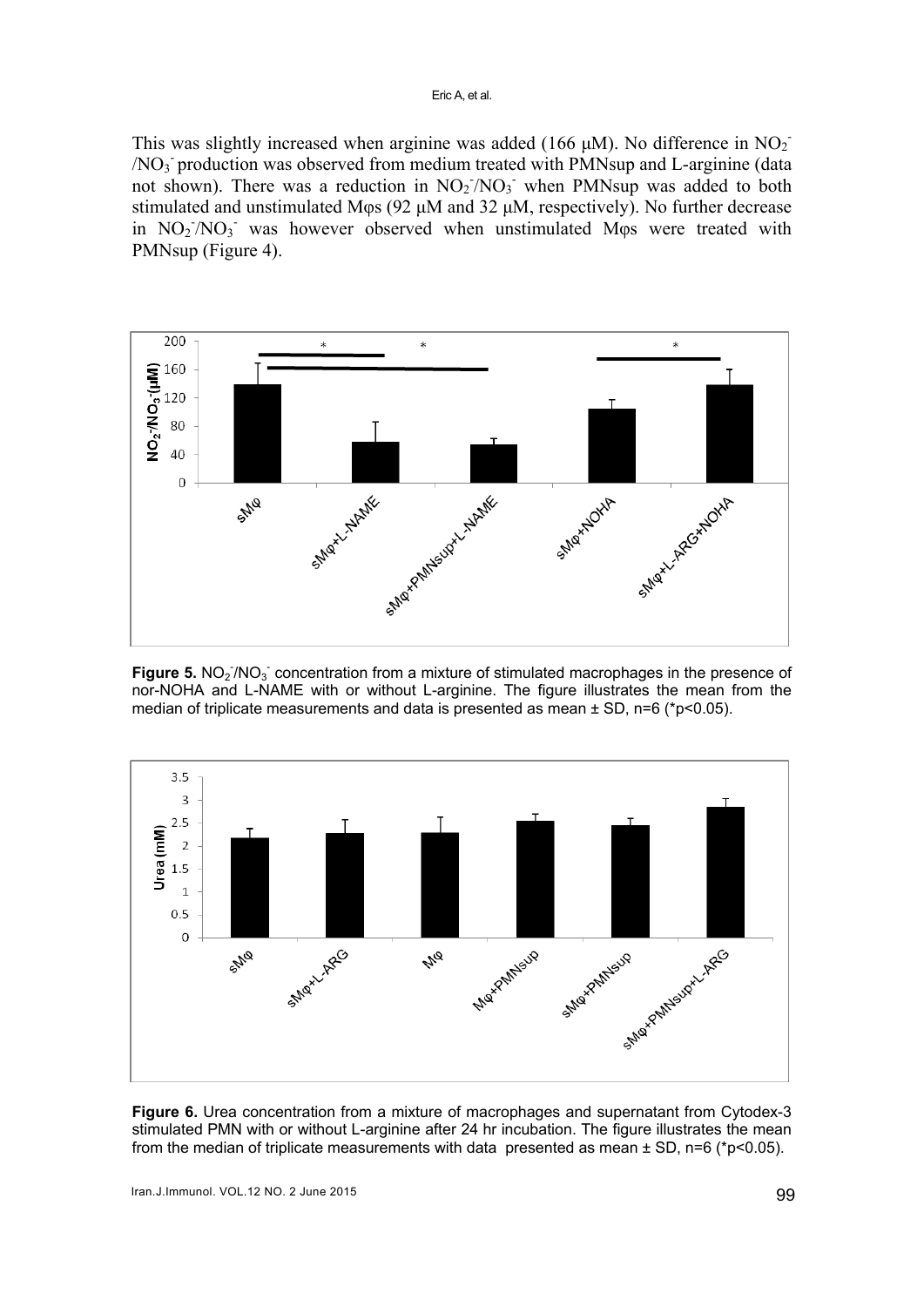A much higher decrease in  $NO<sub>2</sub>/NO<sub>3</sub>$  was observed when stimulated Mos were treated with L-NAME (58 μΜ), which is an analogue of L-arginine and iNOS blocker. Nor-NOHA treated Mos also had a decrease in  $NO<sub>2</sub>/NO<sub>3</sub>$  production (55 µM) (Figure 5). **Urea Production from a Mixture of Stimulated Mφs, PMNsup, L-NAME, nor-NOHA and L-arginine.** A significant increase in urea concentration was observed from a mixture of stimulated Mφs treated with PMNsup and L-arginine (Figure 6). There was no difference in urea production from stimulated Mφs subjected to different treatments such as PMNsup, L-NAME and nor-NOHA (Figure 7).



**Figure 7.** Urea production from stimulated macrophages in the presence of nor-NOHA, L-NAME with or without L-arginine after 24 hr incubation. The figure illustrates the mean from the median of triplicate measurements with data presented as mean ± SD, n=6 (\*p<0.05).

# **DISCUSSION**

It is assumed that arginine is utilized by either nitric oxide synthase to form citrulline and NO or arginase to produce ornithine and urea. 95% of NO is converted to  $NO<sub>2</sub>$  $/NO<sub>3</sub>$  and hence it is a good estimate of NO production (24). Our findings are in line with Mori and Goti (2000) (15) that there is an increased NO production from LPS/ IFN-γ stimulated RAW 264.7 macrophages. Although NO produced from IFN-γ stimulated macrophages was lower than from LPS stimulated ones, there was an additive effect of NO production from the combined treatment of macrophages with LPS and IFN-γ. Based on this observation, we suggest that IFN-γ alone may not be the best inducer of NO production as showed by Shibata (2011) (26). The increased  $NO<sub>2</sub>$ /NO3 - production in the presence of arginine gives an illustration that arginine plays a pivotal role in NO production. As we increased the concentration of arginine, the concentration of  $NO<sub>2</sub>/NO<sub>3</sub>$  remained unchanged. This is consistent with Chang *et al.* (24), findings that increase in NO production is concentration dependent and there is no additional NO production when the concentration of L-arginine is higher than 0.5 mM.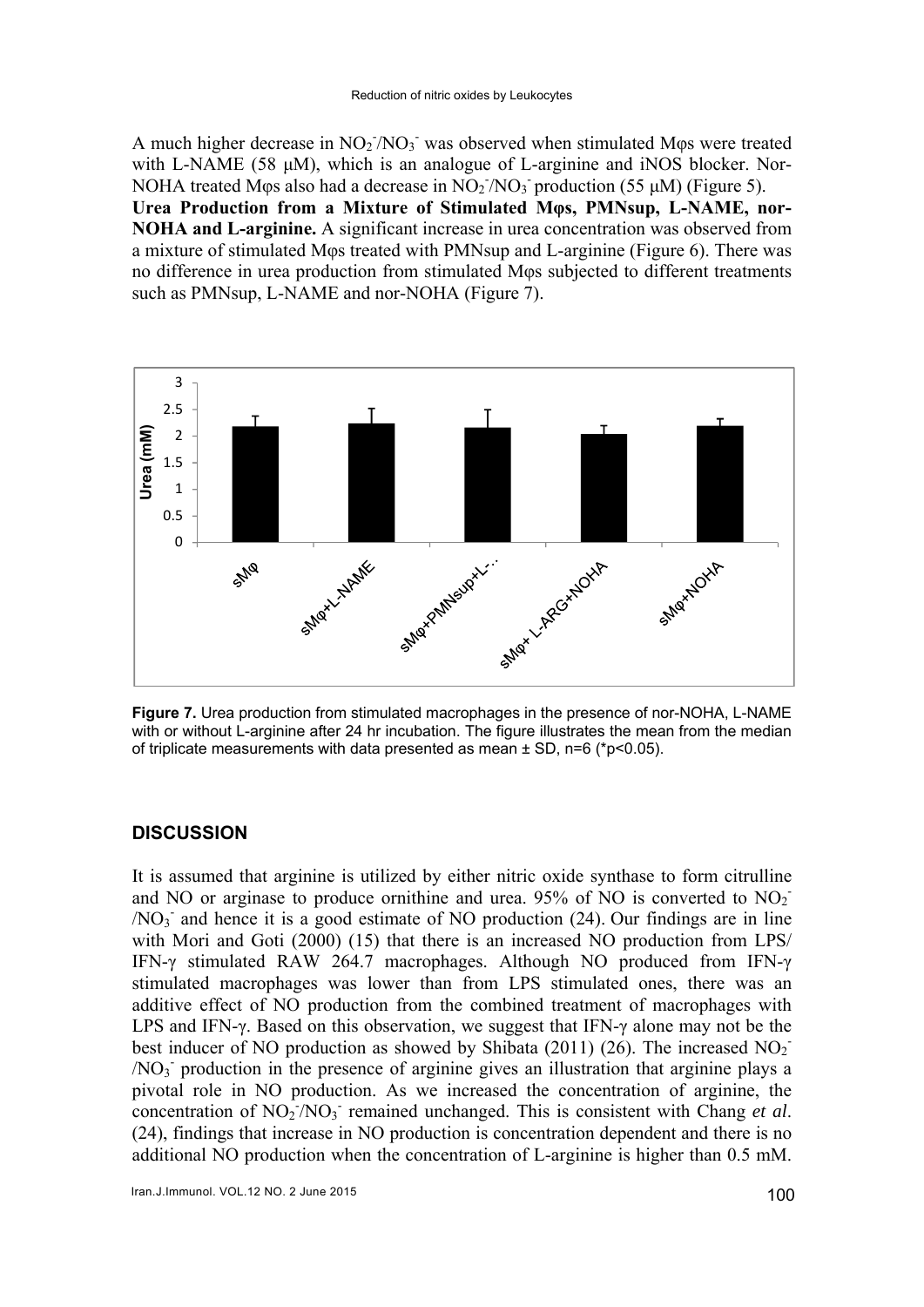Stechmiller *et al*. (16), suggest that during the initial stages of macrophage activation by LPS/IFN-γ (24-72 hours) there is a high production of NO by iNOS. However, NO production is reduced while arginase activity increases in the latter phase (after 72 hours). Arginase uses the available L-arginine to synthesize urea and ornithine enhancing wound healing (16). There was a decrease in NO production when LPS/IFNγ stimulated macrophages were treated with PMNsup (Figure 4). This effect could be due to the depletion of arginine by arginase which also reduces the availability of arginine for iNOS (15). The effect was, however, reversed by the addition of L-arginine to PMNsup treated macrophages.

A study by Bronte and Zanovello (14) shows that arginase has a higher Km than iNOS while Vmax of iNOS is 1000 fold that of arginase hence iNOS-NO production from activated macrophages remains unaffected, however, our study did not fully support this finding.

Reid *et al*. (27), showed increased NO concentrations in mice administered with nor-NOHA. However, when we treated LPS/IFN-γ stimulated macrophages with arginase blocker (nor-NOHA) there was no effect on NO production (Figure 4) suggesting a lack of substrate. NO production increased when macrophages were treated with a combination of nor-NOHA and L-arginine. This shows NO production is dependent on the presence of L-arginine (Figure 4). In order to confirm NO production from stimulated macrophages, we used iNOS inhibitor L-NAME. There was a very low NO production when LPS/IFN-γ stimulated macrophages were treated with L-NAME but there was no further decrease in NO when L-NAME was added to PMN supernatant treated macrophages (Figure 4). Our study is in agreement with Pekarova *et al*. (28), who demonstrates that L-NAME can inhibit nitrate formation from LPS stimulated RAW 264.7 cells. There was an increase in urea concentration when L-arginine was added to stimulated macrophages treated with PMN supernatant (Figure 6). However, there was less urea production from PMNsup and macrophages without L-arginine indicating a shortage of substrate. The production of urea from LPS/IFN-γ stimulated macrophages is consistent with the findings by Mori and Gotoh (15) that, there is coinduction of iNOS and arginase by LPS stimulated RAW 264.7 macrophages. Although Cytodex-3 treated PMN showed a high urea production (Figure 2), there was no increase in urea production observed from PMNsup mixed with macrophages which could be due to a neutralization effect from the macrophages or lack of substrate. No significant difference in urea production was seen from stimulated macrophages treated with different agents such as nor-NOHA, L-NAME (data not shown). Studies have shown, the amount of nor-NOHA required to regulate the activity of arginase *in vivo* is 100 µM (29). Maximum arginase inhibition *in vitro* can be achieved with 20 µM nor-NOHA (30) and there was a minimal inhibition of arginase when 10 µM nor-NOHA was used indicating low levels of arginase in the RAW 264.7 cells. It is necessary to maintain the physiological NOHA concentration since over production can lead to complete blockade of arginase (29). Reduced half-life arginase and overheating of the cells could have also affected the activity of arginase in the PMNsup and hence the lack of increment of the urea concentration.

NO is produced by acidification or reduction of nitrite, that in turn can be produced by reduction of nitrate.  $NO<sub>2</sub>/NO<sub>3</sub>$  is the final and stable products of NO and in most situations NO reacts with the red blood cells and transported in to the kidneys for excretion. There is also a suggestion that the  $NO<sub>2</sub>/NO<sub>3</sub>$  is recycled back into NO. A study in our laboratory showed that these metabolites are present in the urine of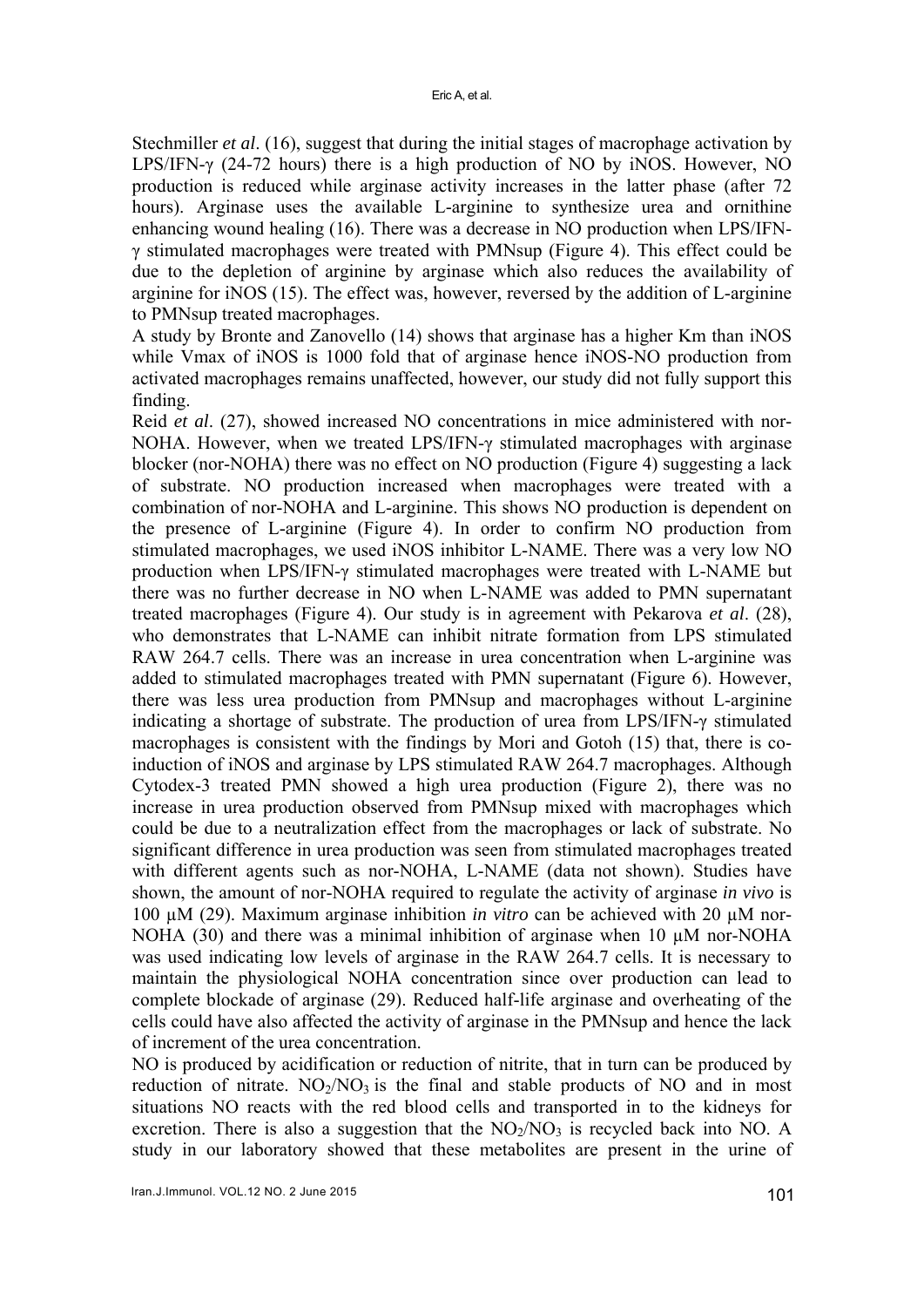tuberculosis patients and NO production is partly responsible for the immune defense against *M.tuberculosis* (31). It is suggested that during TB infection NO plays a key role in reducing the bacteria load (12) and from our study we suggest that level of NO production in TB can be reduced as PMN is recruited.

It can be concluded that arginase from PMN supernatant can modulate NO production from activated macrophages and that this production may affect the development of TB.

# **ACKNOWLEDGEMENTS**

I wish to express my sincere gratitude to my co-authors Oswald and Frank who gave me good constructive criticisms and proofread this report. All the authors contributed in writing this manuscript and we wish to state that there is no conflict of interest and this manuscript has not been sent to any other journal for publication. The project was funded by the Department of Clinical and Experimental Medicine, Linkoping University.

# **REFERENCES**

- 1. WHO Metacentre: *Fact sheets, Tuberculosis* [http://www.who.int/ mediacentre 2012; factsheets/fs104/en/index.html].
- 2. Gideon HP, Flynn JL. Latent tuberculosis: what the host ''sees''? Immunol Res. 2011; 50: 202-12.
- 3. Knechel NA. Tuberculosis: Pathophysiology, Clinical Features, and Diagnosis. Crit Care Nurse. 2009; 29:34-43.
- 4. Persson A, Blomgran-Julinder R, Eklund D, Lindstrom C, Stendahl O. Induction of apoptosis in human neutrophils by mycobacterium tuberculosis is dependent on mature bacterial lipoproteins. Microb Pathog. 2009; 47:143-50.
- 5. Ray JC, Wang J, Chanb J, Kirschnera DE. The timing of TNF and IFN-gamma signaling affects macrophage activation strategies during Mycobacterium tuberculosis infection. J Theo Biol. 2000; 252:24-38.
- 6. Segovia-Juarez JL, Suman G, Denise K. Identifying control mechanisms of granuloma formation during M. tuberculosis infection using an agent-based model. J Theor Biol. 2004; 231:357-76.
- 7. Guinn KM, Hickey MJ, Mathur SK, Zakel KL, Grotzke JE, Lewinsohn DM, et al. Individual RDIregion genes is required for export of ESAT-6/CFP-10 and for virulence of mycobacterium tuberculosis. Mol Microbiol. 2004; 51:359-70.
- 8. Jacobsen CL, Theilgaard-Monch K, Christensen EI, Borregaard N. Arginase 1 is expressed in myelocytes/metamyelocytes and localized in gelatinase granules of human PMN. Blood. 2007; 109:3084-7.
- 9. Benoit M, Desnues B, Mege JL. Macrophage Polarization in Bacterial Infections. J Immunol. 2008**;** 181:3733-9.
- 10. Laskin DL. Macrophages and Inflammatory Mediators in Chemical Toxicity: A Battle of Forces. Chem Res Toxicol. 2009; 22:1376-85.
- 11. Yang CS, Yuk JM, Jo EK. The Role of Nitric Oxide in Mycobacterial Infections. Immune Netw. 2009; 9:46-52.
- 12. Rich EA, Torres M, Sada E, Finegan CK, Hamilton BD, Toossi Z. Mycobacterium tuberculosis (MTB)-stimulated production of nitric oxide by human alveolar macrophages and relationship of nitric oxide production to growth inhibition of *Mtb*.**f**Tuber Lung Dis. 1997; 78:247-55.
- 13. Lee JS, Yang CS, Shin DM, Yuk JM, Son JW, Jo EK. Nitric Oxide Synthesis is modulated by 1, 25-Dihydroxyvitamin D3 and Interferon-γ in Human Macrophages after Mycobacterial Infection. Immune Netw. 2009; 9:192-202.
- 14. Bronte V, Zanovello P. Regulation of immune responses by L-arginine metabolism. Nat Rev Immunol. 2005; 5:641-54.